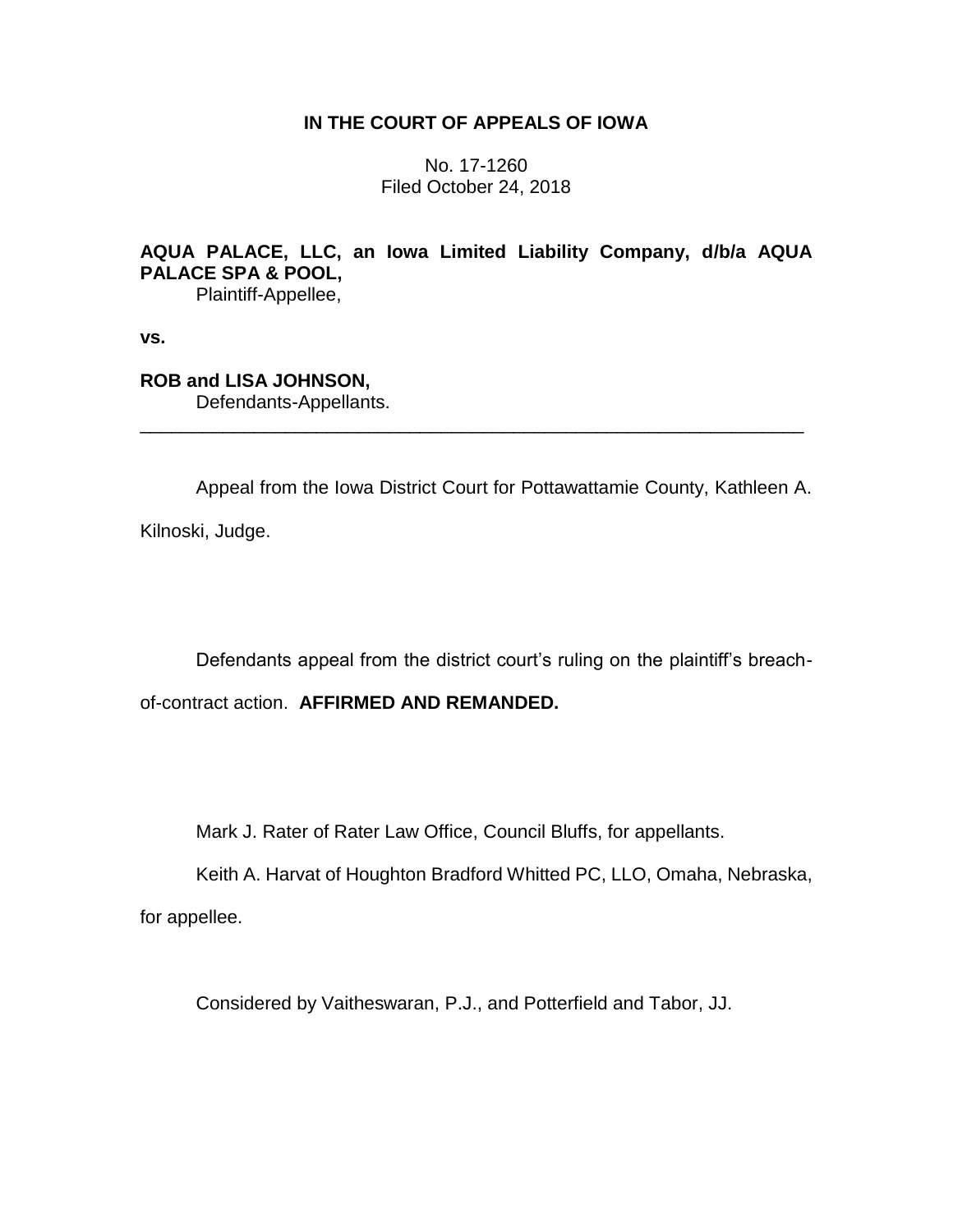### **VAITHESWARAN, Presiding Judge.**

Rob and Lisa Johnson contracted with Aqua Palace, LLC to design and install a custom swimming pool in connection with a large-scale renovation of their home in Omaha, Nebraska. The project was plagued by delays, changes, and cost overruns. Eventually, the Johnsons stopped making payments to Aqua Palace and terminated the contract.

Aqua Palace sued the Johnsons for breach of contract. Following trial, the district court entered a \$92,439.66 judgment in favor of Aqua Palace and ordered the Johnsons to pay Aqua Palace's attorney fees of \$54,143.89.

On appeal, the Johnsons challenge (1) Aqua Palace's entitlement to charges included in a running change order; (2) amounts they characterize as an illegal penalty; (3) an \$18,000 charge they view as a "duplicate bill"; (4) the amount of sales taxes; (5) Aqua Palace's failure to treat a \$5000 "design fee" as a deposit; (6) the amount of the attorney-fee award; and (7) the computation of interest.

#### *I***.** *Change Orders*

Under the contract, any changes were to be in writing. Pursuant to this provision, the Johnsons signed several change orders for specific items. The Johnsons do not take issue with the charges in these change orders. They challenge a "running change order," given to them several months into the project and listing additional charges for a variety of items. They assert, "Aqua Palace had a duty to notify [them] they were being charged extra over and above the contract and agreed upon change orders on the day in question or very soon thereafter," so they could "make changes to the project or . . . elect cost saving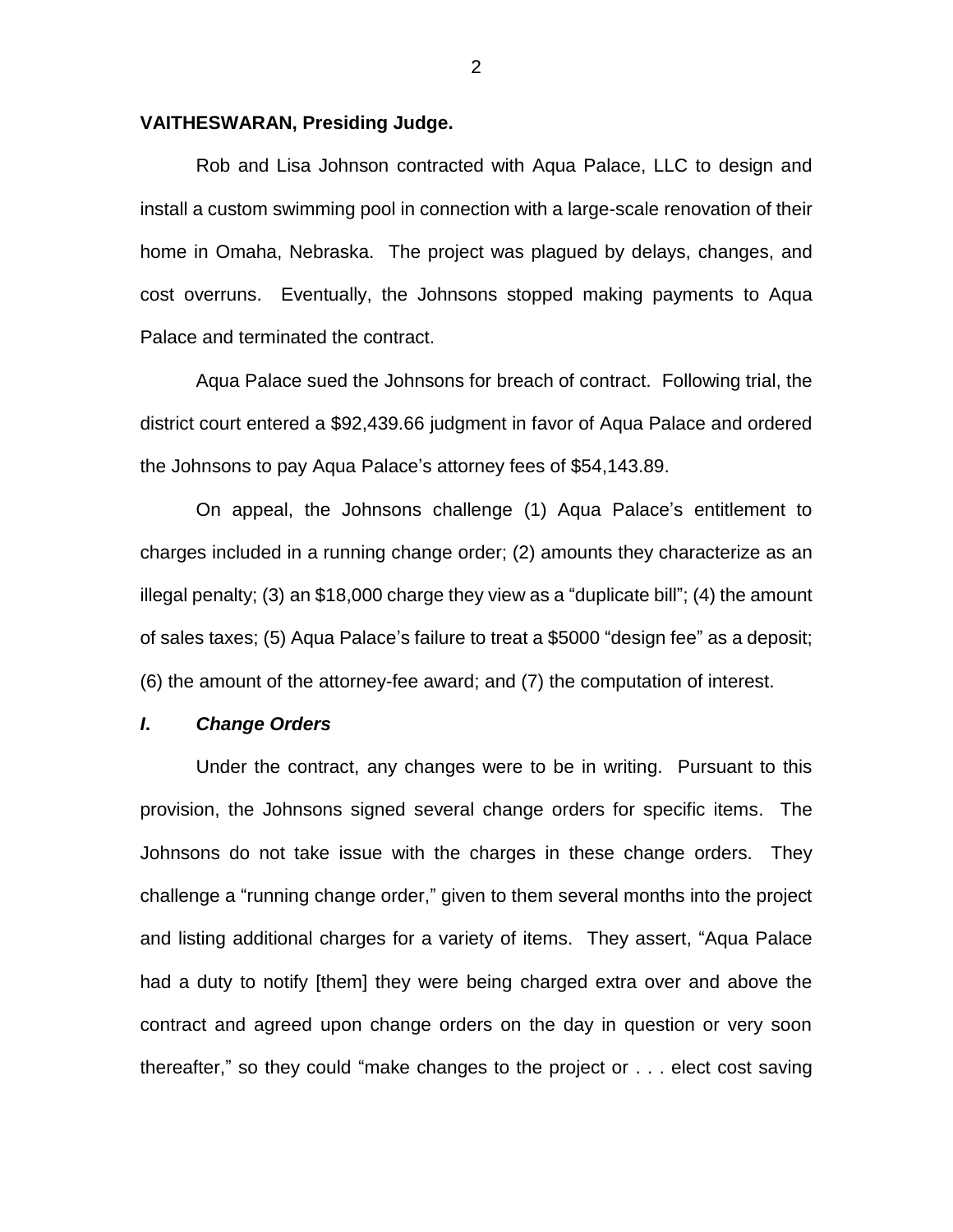measures." In their view, "The running change order was never signed by [them]" and "was never a valid contract between the parties."

The district court was not persuaded by this argument. The court cited "the contract," which "explicitly stated that additions to the contract were due when they were invoiced." The court further stated: "Whether or not the parties had written change orders, running change orders, or no change orders, the written contract was clear that once the 'extras' were ordered and installed, the amount invoiced was due." The district court determined the contract authorized the invoicing of work requested by the Johnsons "with or without a written change order."

The district court's reading of the contract was not erroneous. *See NevadaCare*, *Inc*. *v*. *Dep't of Human Servs*., 783 N.W.2d 459, 465 (Iowa 2010) (setting forth standard of review); *see also In re Estate of Woodroffe*, 742 N.W.2d 94, 106 (Iowa 2007) ("The intent of the parties is controlling, and intent is to be determined from the language of the contract, when possible."). The contract obligated the Johnsons to pay for the items included in the running change order whether or not the order was signed or given to them on or before the charges were incurred.

The contract expressly stated invoices would satisfy the change-order requirement. The pertinent language was as follows: "Extras constructed or installed by the Contractor at the request of the Owner with or without a written change order, shall be deemed additions to this contract, and once ordered or installed an invoice for the order shall be given satisfying the written change requirement and billed accordingly." The contract additionally stated, "Extras, including Electrical, Plumbing w/ required permits are in addition to the contract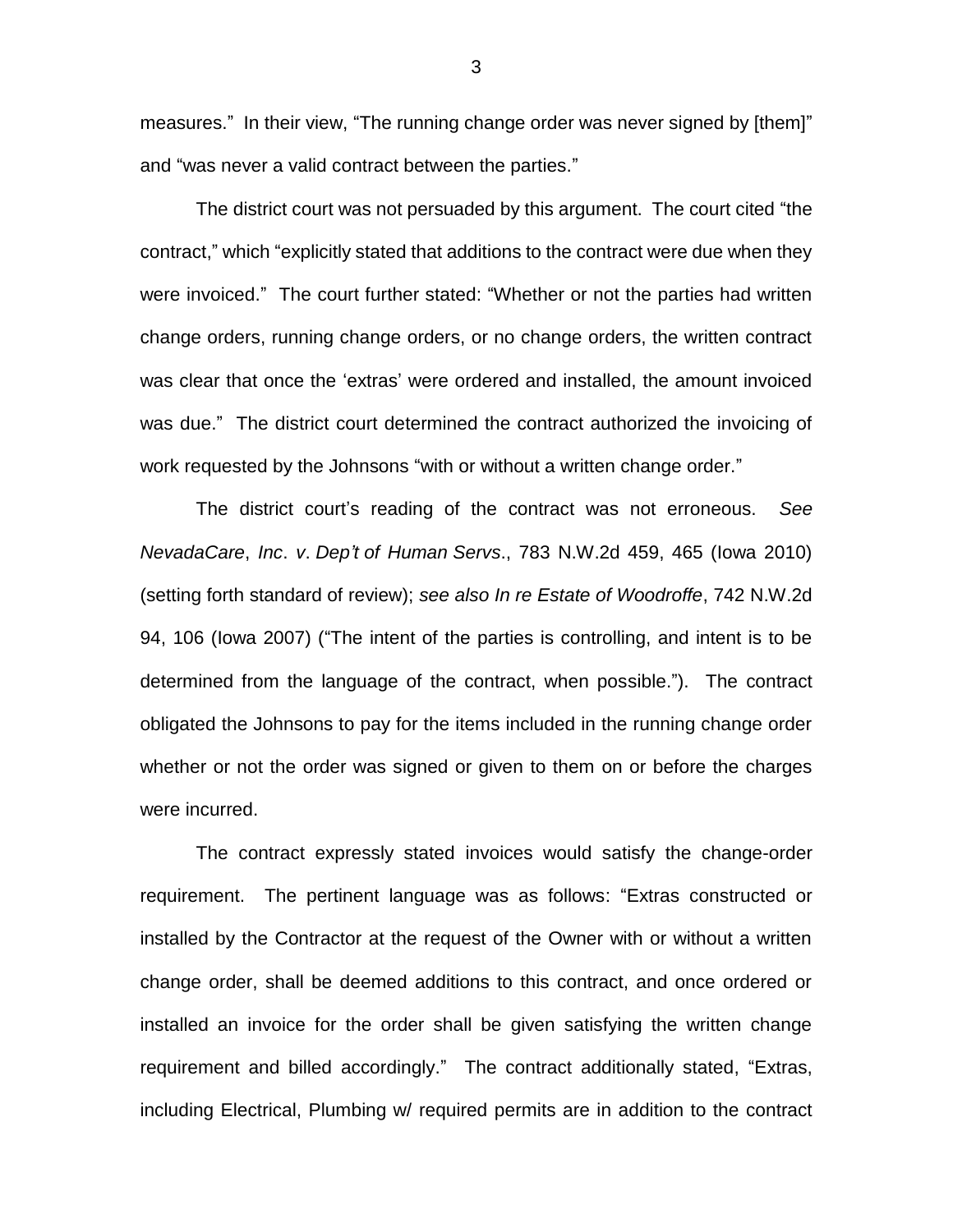price and shall be paid as billed. Progress payments and payments for extras are due as requested and/or billed." And, the contract stated:

If the Owner request changes or modifications in the pool plan requiring additional expenses or charges to the Contractor, the Owner shall pay the Contractor the amount invoiced for these extras upon being invoiced or upon installation, which ever shall be requested. The cost of all extras, if any, shall be in addition to the contract price.

The question becomes whether the Johnsons requested the changes contained in the running change order. *See Nepstad Custom Homes Co*. *v*. *Krull*, 527 N.W.2d 402, 407 (Iowa Ct. App. 1994) ("A builder may recover from an owner for extras ordered or agreed upon which were not covered by the contract."); *Palmer v*. *Glasbrenner*, No. 03-0492, 2004 WL 1159736, at \*3 (Iowa Ct. App. May 26, 2004) ("A contractor may recover for extra work only if it was performed with the knowledge or consent of the adverse party."). The district court found, "[T]he extra work performed by Aqua Palace after the written contract was executed was done at Johnsons' request." The court gave little weight to Lisa Johnson's testimony that she had "no idea there was a running change order." The court stated, "While Johnsons were disgruntled about Aqua Palace's timing in providing the written invoices or change orders, they presented no evidence that the materials they ordered were not supplied or that the work by Aqua Palace was not done at their request." Substantial evidence supports the court's finding. *See NevadaCare*, *Inc*., 783 N.W.2d at 465 (reviewing fact findings for substantial evidence).

The Johnsons began making changes to the original plan almost immediately after the contract was executed. Aqua Palace's co-owner, Scott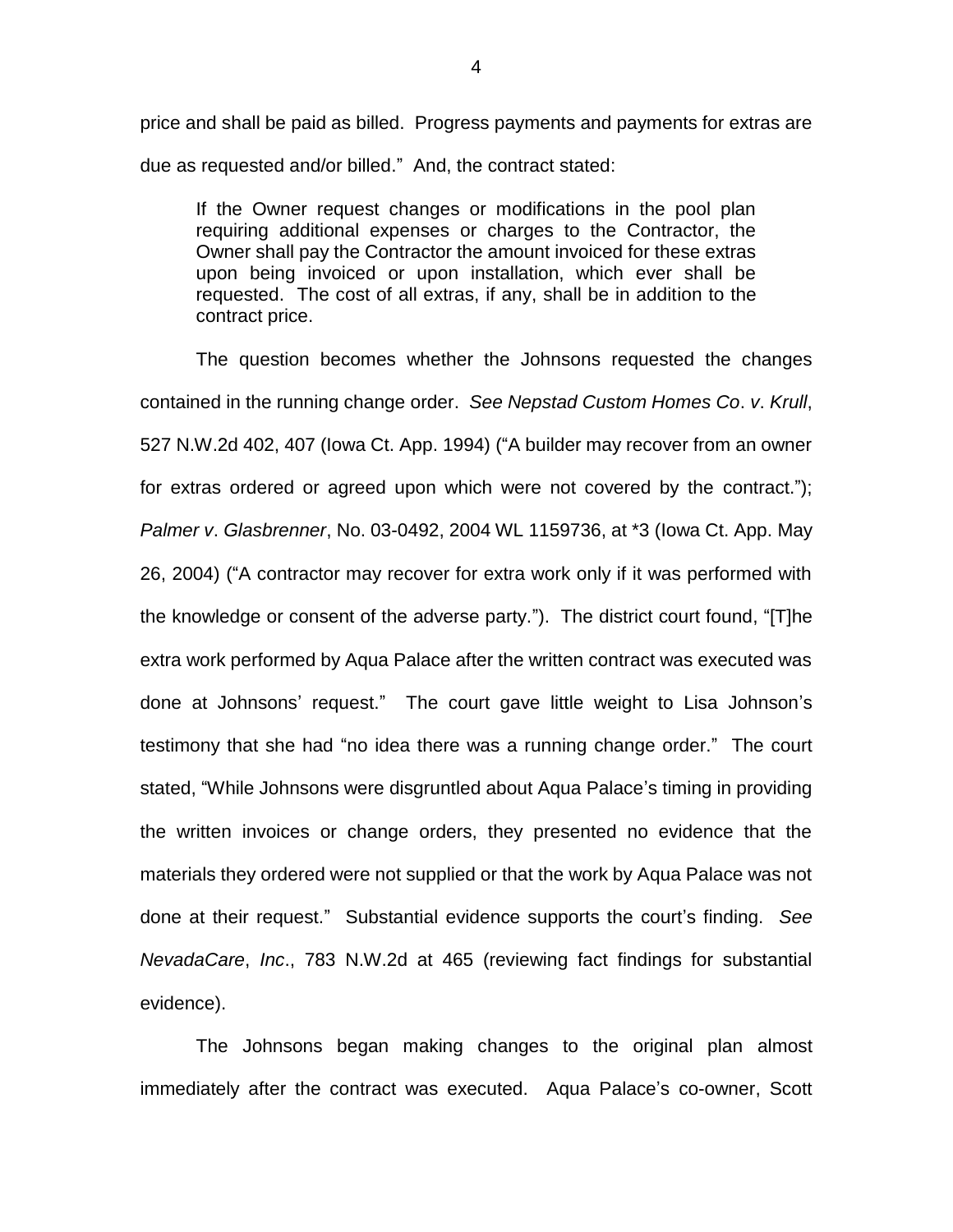Rolenc, recalled that, as of the first day on the job, "the whole scope . . . changed." The Johnsons expanded the project to include a "retaining wall . . . and pavers." The change required Aqua Palace to "[s]upply 40 ton of selected gray natural limestone blend . . . and [i]nstall a 3-tiered design retaining wall, with excavation work, and selective backfill material." The company was forced to "re-change [its] excavation position." The Johnsons also "[i]ncrease[d] [the] patio area around [the] spa, including adding [a] concrete base." They added three "staircases of solid stone," "a custom spa," barbecue walls, and a "[j]et system" for the pool. In light of the changes, the Johnsons' architect insisted on adding drain lines behind the retaining walls. Rolenc testified he "talked about the additional charges" with the Johnsons. The Johnsons concededly approved these modifications in writing.

Many of the modifications included in the running change order flowed from these approved modifications or were necessary to comply with instructions from the general contractor or architect. For example, the general contractor limited access to the pool area, forcing Aqua Palace to incur costs for the rental of a truck to run concrete to the upper deck. Planned landscaping was also altered, requiring the installation of additional drain lines and an increased number of pavers. In sum, the district court as fact finder reasonably found that the Johnsons authorized the substantive work billed in the running change order.

The changes, combined with required coordination among the various home-renovation projects, resulted in delays. The running change order included charges for the delays. The district court approved these charges after finding "the delays were caused by Johnsons or their agents." Substantial evidence supports the finding.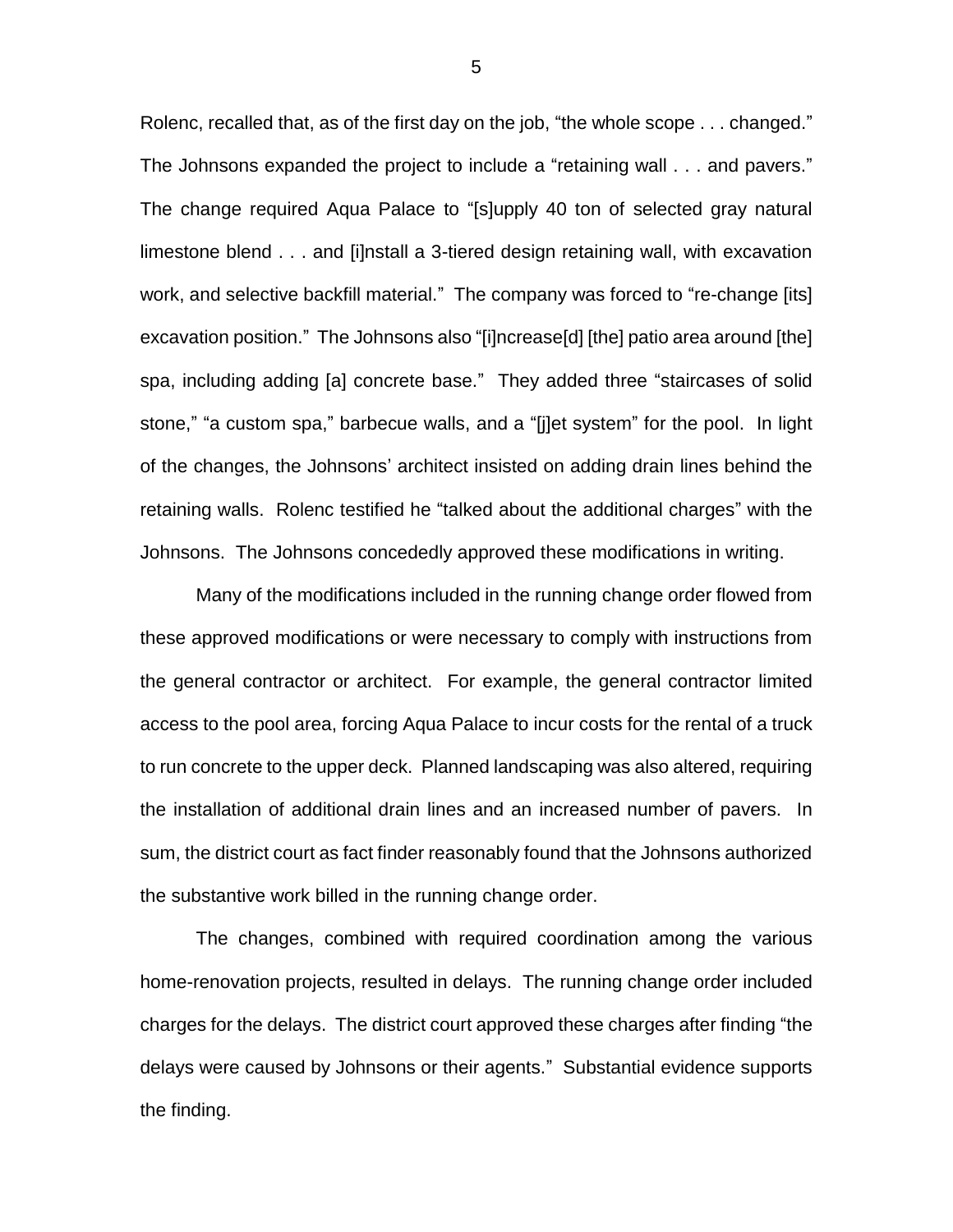Lisa Johnson agreed "communication" on the projects "was poor." Although she laid the blame for the lack of coordination at Aqua Palace's feet, many of the delays were occasioned by the contractor, subcontractors, or architect the Johnsons hired. For example, Aqua Palace workers had to wait for painters to finish their work on a garage and were forced to repair a sand bed that was damaged in the process. Rolenc testified, "When that contractor now interferes with us doing our job that we were scheduled to do, that is when a time change order comes about."

Significantly, the contract between the Johnsons and Aqua Palace authorized Aqua Palace to charge for delays attributable to the general contractor or owner. It stated Aqua Palace "shall be compensated for at least that day's total expenses, including but not limited to delivered concrete, machine rental, subcontractors and employee wages, travel expenses for the entire day." The contract further stated, "Any expenses incurred in rescheduling shall be considered a billable change order." In short, the Johnsons were on notice of their obligation to cover the cost of delays.

As noted, the approved modifications required significant alterations in the plumbing scheme. The Johnsons contend Aqua Palace should not have included in the running change order an \$8226 charge "for meeting with the inspector, passing the inspection, and installing the new drain." In their view, Aqua Palace, as "the pool expert," was contractually obligated to complete the contract satisfactorily.

The district court found "no dispute that Johnsons' agents changed the original drainage and plumbing designs advocated by Rolenc." The court further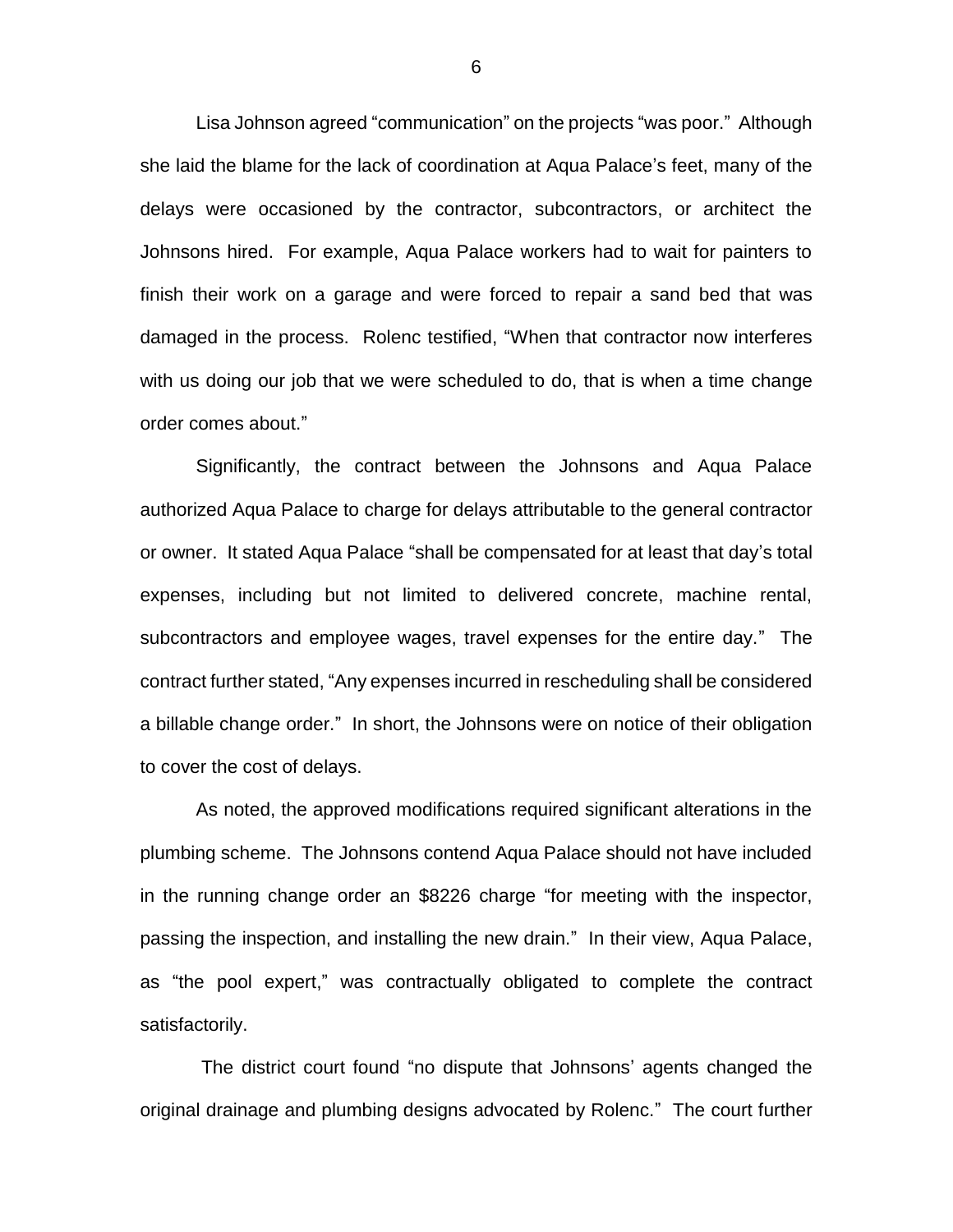found, "The pool passed the plumbing inspection for which Aqua Palace was responsible." Substantial evidence supports the findings that the changes to the drainage system were made at the behest of the Johnsons, and Aqua Palace implemented the changes satisfactorily. We conclude the district court did not err in obligating the Johnsons to pay the additional plumbing charges included in the running change order, including the charges associated with an inspection.

# *II***.** *Illegal Penalty*

The district court awarded Aqua Palace \$19,020.00 in "forfeited discounts."

The contract authorized forfeiture of discounts as follows:

Progress payments and payments for extras are due as requested and/or billed, and if not paid within 10 days from their due date, discounts amounting to \$11,800 shall be forfeited on all of the contracted products/labor and a late fee/interest equal to 1.5% (18% annual) or the highest allowable by law of the outstanding balance compounded per month shall be added until paid, including any court ordered judgments. Any utilization of the pool by the owner before full payments are received will be conceived as a satisfactory acceptance of the completed project, and full payment will be due . . . .

The contract also allowed Aqua Palace to retain "all amounts paid . . . as damages" in the event of a default or breach and "seek other remedies to recover the unpaid balance of the contract price, including extras." And, as noted, the contract authorized compensation for delays.

The Johnsons contend that, "taken together," these provisions constituted an illegal penalty. They rely on *Rohlin Construction Co*. *v*. *City of Hinton*, 476 N.W.2d 78, 81 (Iowa 1991), which determined a "\$400-per-day liquidated damage clause [for untimely completion of a road project] is an unrealistic amount and is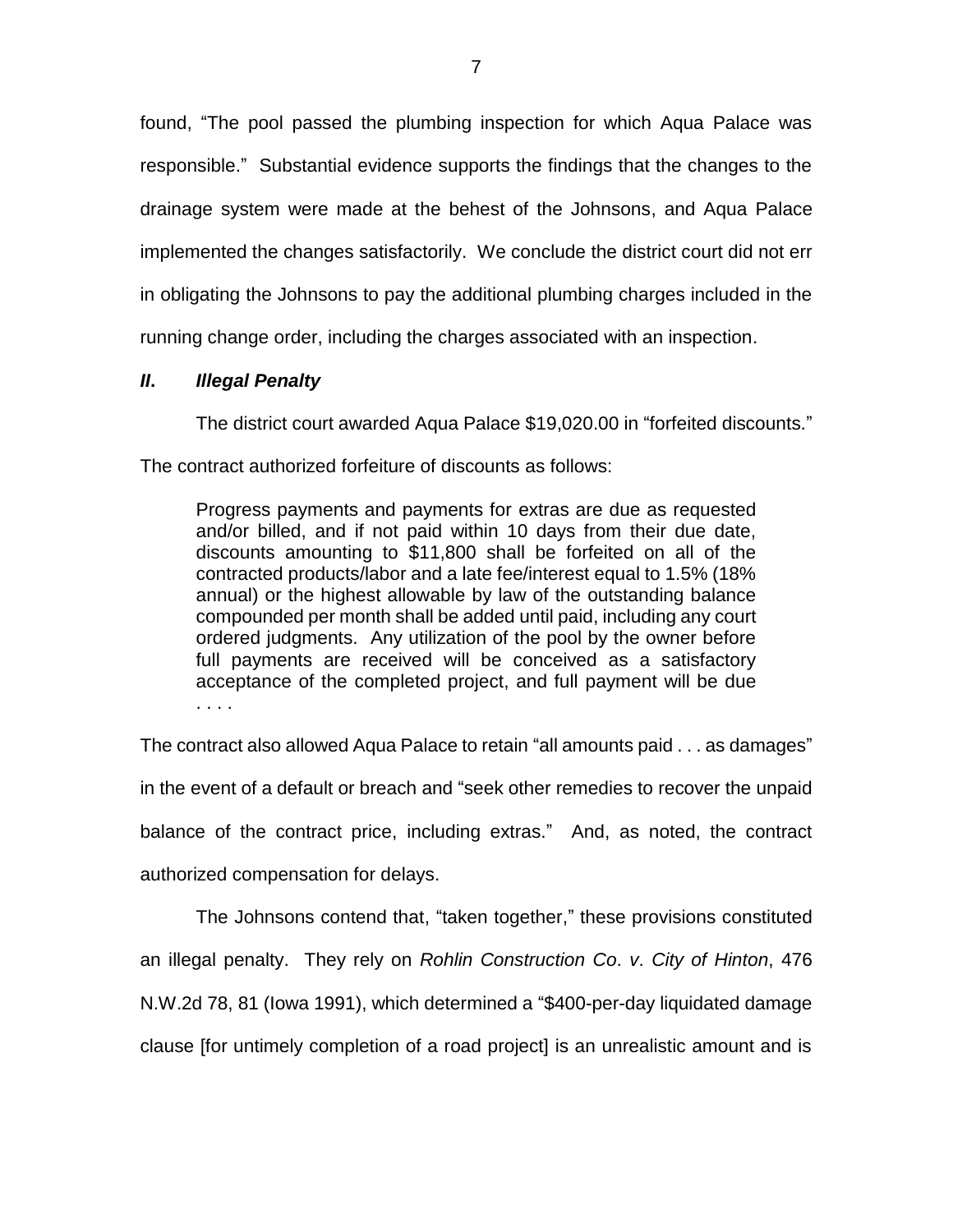therefore a penalty that should not be enforced." They also imply the \$19,020 figure was not supported by the evidence.

We begin with the factual record. Aqua Palace documented the \$19,020 "forfeited-discount" element of damages in its final invoice. First, the company removed the \$11,800 discount for timely payment set forth in the contract. Second, Aqua Palace removed a \$20-per-hour discount on labor performed in connection with items in the running change order. The labor discount totaled \$7220, resulting in a forfeited discount of \$19,020. This sum did not include retained payments or compensation for delays, as the Johnsons suggest. To the contrary, Aqua Palace credited the Johnsons for the payments they made on the contract and separately charged them for delays as allowed by the contract. The forfeited-discount element of damages was supported by substantial evidence.

We turn to the question of whether the amount constituted an illegal penalty. In *Rohlin*, the contract provided for the automatic accrual of \$400 in damages per day, irrespective of actual losses. 476 N.W.2d at 81. The forfeited-discount provision, in contrast, simply removed a discount inuring to the Johnsons' benefit if they made timely payments. Although the difference between a penalty for late payment and a forfeited discount for late payment may be one of semantics,<sup>1</sup> the Johnsons present no argument that a fee for untimely payment of sums due under the contract is, by itself, illegal. We discern no error in the district court's award of \$19,020 in forfeited discounts.

 $\overline{a}$ 

<sup>1</sup> *See Jones v. Kan. Gas & Elec. Co*, 565 P.2d 597, 601–02 (Kan. 1977) (summarizing expert's discussion of the terms).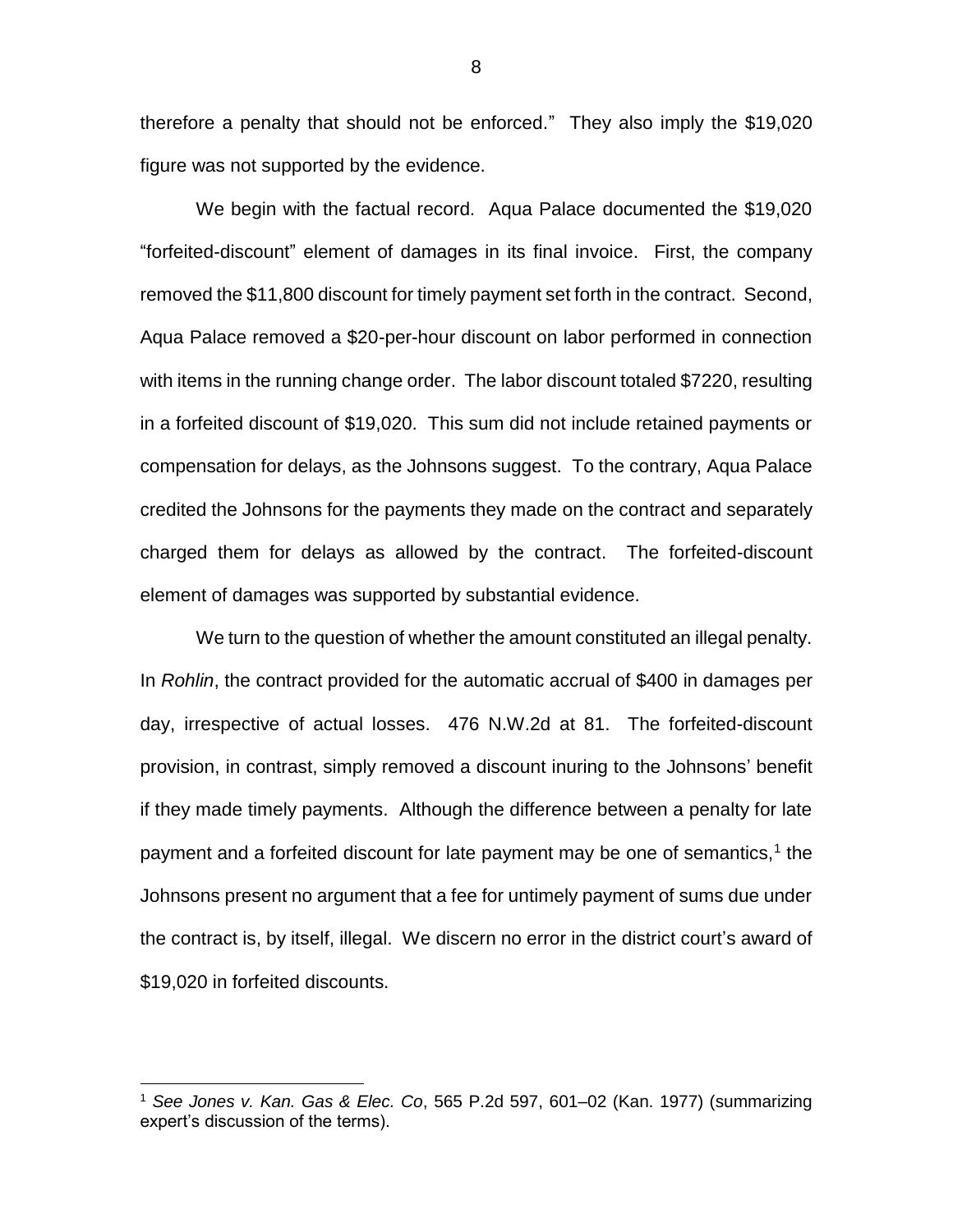## *III***.** *Duplicate Bill*

The Johnsons challenge a change order in the amount of \$18,000. They assert it was a duplicate bill.

The record on this issue is as follows. Aqua Palace stated the \$18,000 charge was for the creation of "a masonry 20-inch tall wall incorporating the auto cover into the design on 2 sides." This item was included in a "necessary options" provision of "the original pool contract." As discussed, the Johnsons changed the design to incorporate a three-tiered wall. They were charged \$53,500 for the revised specification. They assert construction of the twenty-inch masonry wall was encompassed in the \$53,500 charge.

Their argument is appealing at first blush. But Rolenc explained the \$18,000 charge was for a stone veneer face on certain walls and the charge was not encompassed in the \$53,500 charge. He testified that he continually had "to redesign this thing to accommodate more and more things. . . ."

The district court accepted Rolenc's testimony over the Johnsons' evidence on this point. That was its prerogative as fact-finder. *Tim O'Neill Chevrolet*, *Inc*. *v*. *Forristall*, 551 N.W.2d 611, 614 (Iowa 1996) ("The trier of fact—here, the district court—has the prerogative to determine which evidence is entitled to belief."). Finding substantial evidence to support the \$18,000 charge, we affirm the inclusion of this charge in the damage award.

## *IV***.** *Sales Tax*

The Johnsons contend the district court erred in assessing sales taxes for the project. They note that the contract did not speak to the issue of sales taxes and none of the invoices preceding the final bill included sales taxes.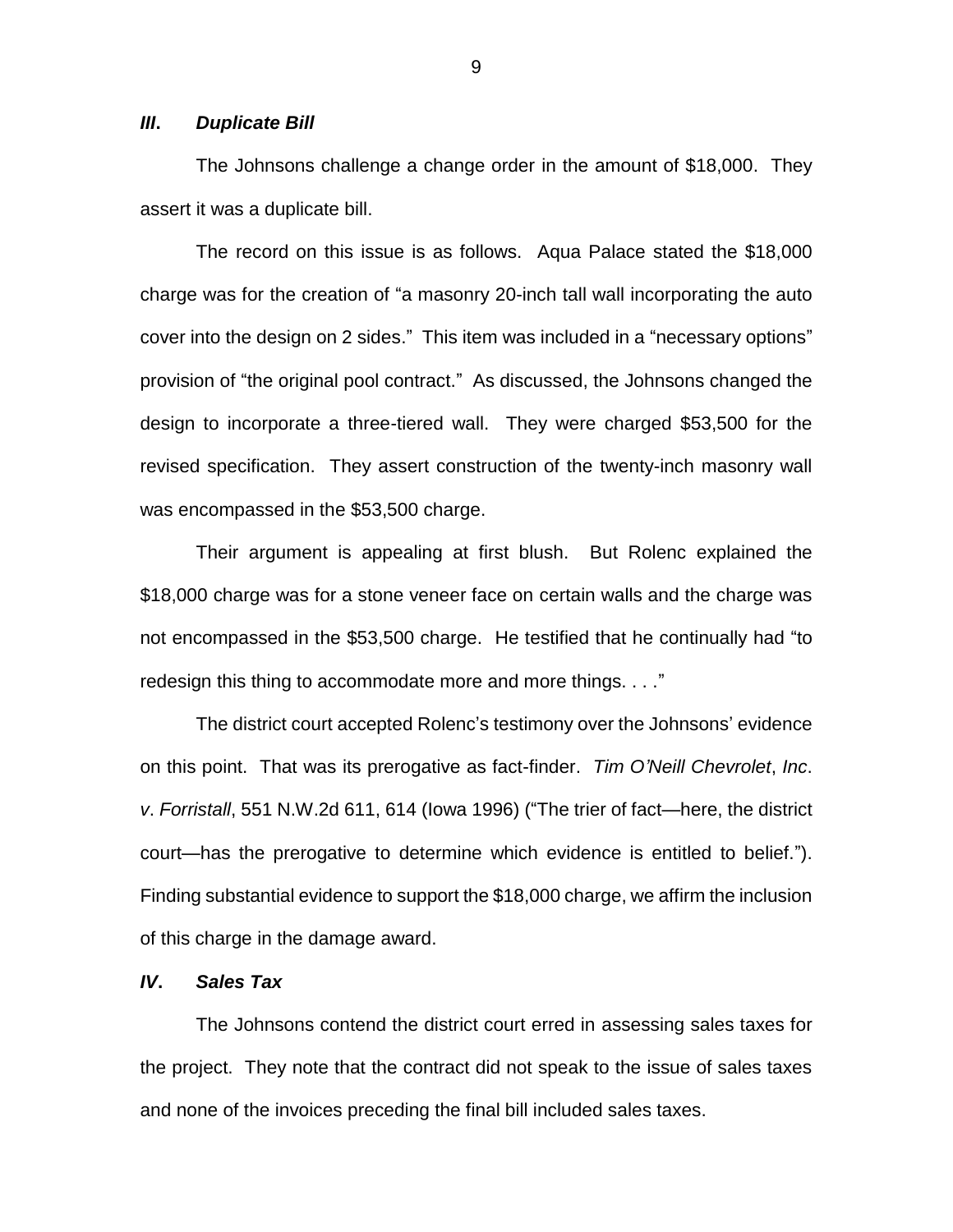The district court found as follows:

At trial, Johnsons urged that Aqua Palace improperly charged them Nebraska sales tax. As set out above, Johnsons provided no expert testimony regarding Nebraska sales tax. The parties' communications showed that Aqua Palace would calculate sales tax at "around 3% of the total project" once it determined the final project cost. The court finds that Aqua Palace prevailed on the issue of sales tax.

The court's finding is supported by substantial evidence. Months before the final

bill was sent, the Johnsons were on notice that sales taxes would be imposed.

Specifically, Rolenc informed them:

Until complete I do not have a final sales tax figure, but it should be around 11k. We only collect on materials at a reduced overall tax rate. We didn't collect sales tax on the BBQ for this reason, for we will include it in the final project cost. Usually taxes are around 3% of the total project.<sup>[2]</sup>

The final sales tax came in at \$6724.16, well under Rolenc's estimate. Rolenc

testified, "The taxes on any construction project is always figured at the end of the

project." On this record, we discern no error in the district court's inclusion of sales

taxes in the final judgment against the Johnsons.

# *V***.** *Design Fee*

The Johnsons paid a \$5000 "pool design fee" before the project was started.

They argue Aqua Palace should have credited this amount against the total cost

of the pool project.

 $\overline{a}$ 

The district court found:

Rolenc sketched pool plans after meeting with Johnsons. On July 24, 2014, he provided Johnsons with a sales order and invoice for \$5000 for the pool design fee. At trial, Lisa Johnson testified that she understood the \$5000 would be a down payment on the pool installation and not a separate charge for pool design. Rolenc

 $2$  The actual sales tax added to the contract was approximately 1.5% of the total project.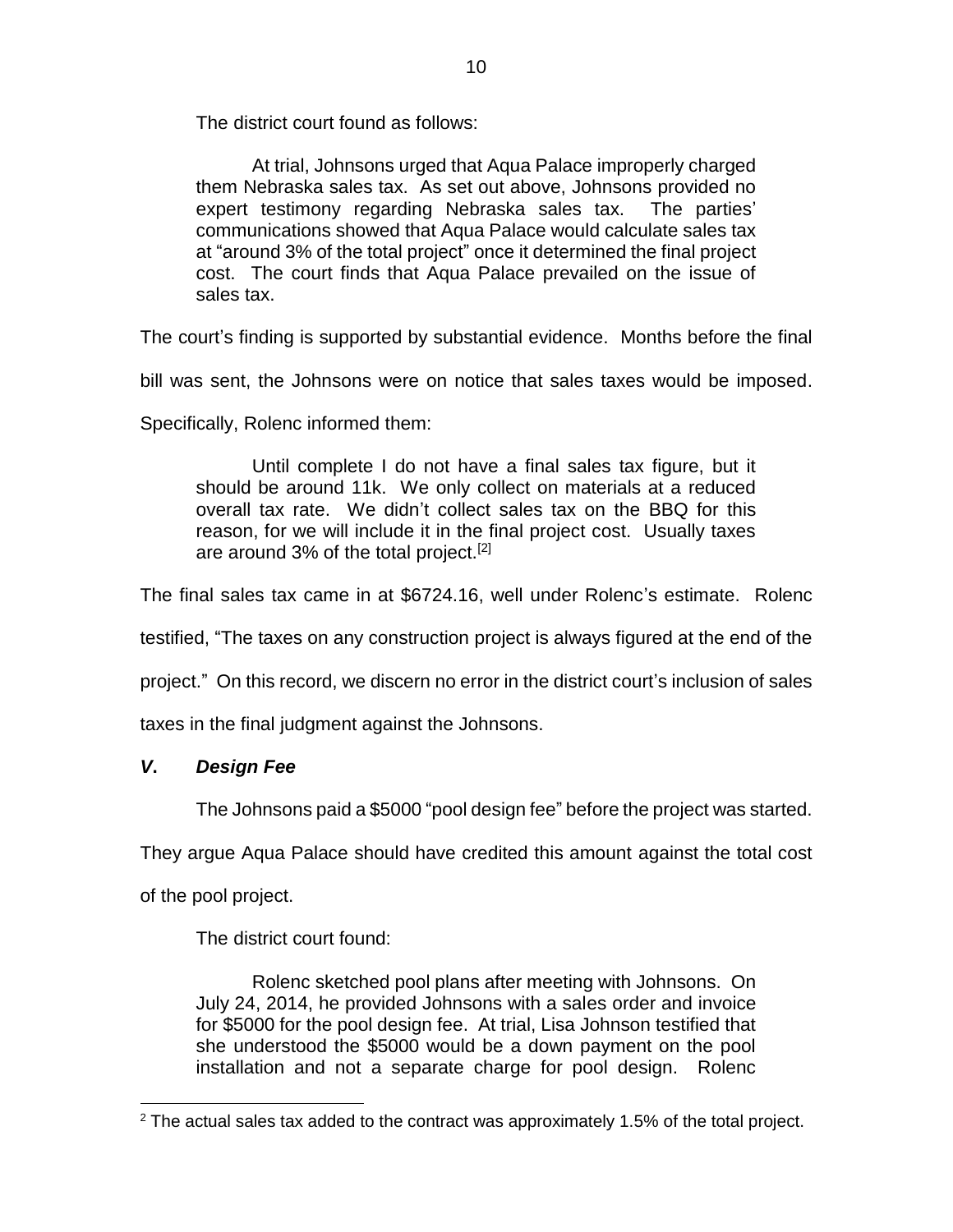disputed her testimony. Johnsons paid the \$5000 design fee on July 24, 2014. The evidence showed that Rolenc's pool design drawings were incorporated into architectural plans completed by the Johnsons' architect.

The court concluded:

None of the contract terms or attached specifications of the written contract included any discussion of pool design. The court did not find persuasive any of the Johnsons' testimony that the parties had an oral agreement that the \$5000 design fee was to be treated as a deposit on the pool installation contract.

The district court was correct. A few weeks after paying the design fee, the

Johnsons executed the contract, which contained the following payment schedule:

The total contract price is \$108,000.00 . . . and is payable as follows: (I) \$40,000.00 upon acceptance of the contract; (2) \$40,000 upon excavation and placement of pool shell in the ground; (3) \$28,000 upon water filled and pressure tested, passing plumbing inspection, but no later than the day before concrete deck placement.

The contract did not provide for a deduction of the design fee from the contract

price of \$108,000. Accordingly, the Johnsons were not entitled to have the design

fee treated as a down payment on their contract.

## *VI***.** *Attorney Fees*

The Johnsons contend the district court abused its discretion in assessing trial attorney fees. They acknowledge the court "had the authority" to award attorney fees. *See* Iowa Code § 652.22 (2016) ("When judgment is recovered upon a written contract containing an agreement to pay an attorney fee, the court shall allow and tax as a part of the costs a reasonable attorney fee to be determined by the court."). But they contend "the amount of fees awarded w[as] not reasonable." We review a challenge to a district court's grant of attorney fees for an abuse of discretion. *See NevadaCare*, *Inc*., 783 N.W.2d at 469.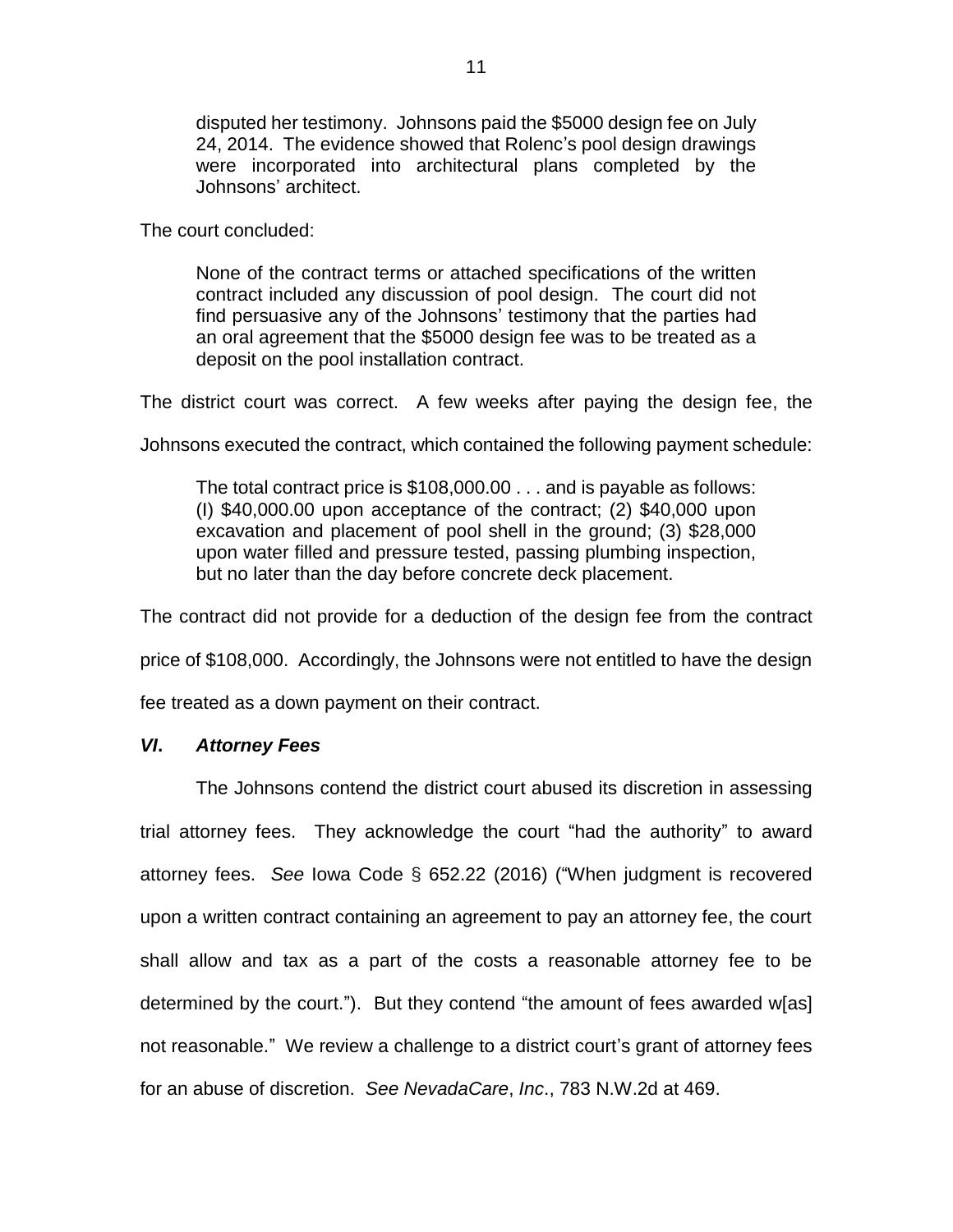The district court thoroughly addressed the issue in a post-trial ruling:

The court's June 11, 2017, order awarded attorney fees in accordance with the parties' written contract. The order was based upon the fees set out in Exhibit 63 (\$12,390.50) regarding fees accrued between February 22 and February 28, 2017. However, the court inadvertently failed to consider the fees set out at Exhibit 60 (fees from December 2015—after the November 2015 breach through February 22, 2017) in the amount of \$24,305.00. Similarly, plaintiff's counsel submitted an additional affidavit of counsel dated June 17, 2017, to address fees accruing from March 1, 2017, through May 17, 2017 in the amount of \$17,630.39. With the exception of the time billed on May 16 and 17, 2017 (\$182.00) regarding an article and photographs in the Omaha World Herald that featured the Johnsons' pool, the court finds that these services were reasonable and necessary. The World Herald piece, while notable for its description of the Johnsons' pool and home remodeling project, was a post-trial publication that did not directly bear on plaintiff's bill collection efforts.

Defendants shall be taxed attorney fees in the amount of \$54,143.89.

We discern no abuse of discretion in the amount of fees awarded.

# *VII***.** *Computation of Interest*

The district court ordered "interest at the contract rate of 18% annual compounded per month should be awarded from the date of the filing of the petition." The Johnsons assert the interest should not have been compounded.

Although the general rule favors simple interest, parties to a contract may agree otherwise. *See Power Equip*., *Inc*. *v*. *Tschiggfrie*, 460 N.W.2d 861, 864 (Iowa 1990) ("Compounding is prohibited absent an agreement between the parties which speaks directly to the matter of compounding."); *Landals v*. *George A*. *Rolfes Co*., 454 N.W.2d 891, 896 (Iowa 1990) ("The general rule in the United States is that, when interest is allowable, it is to be computed on a simple rather than a compound basis in the absence of express authorization to the contrary.").